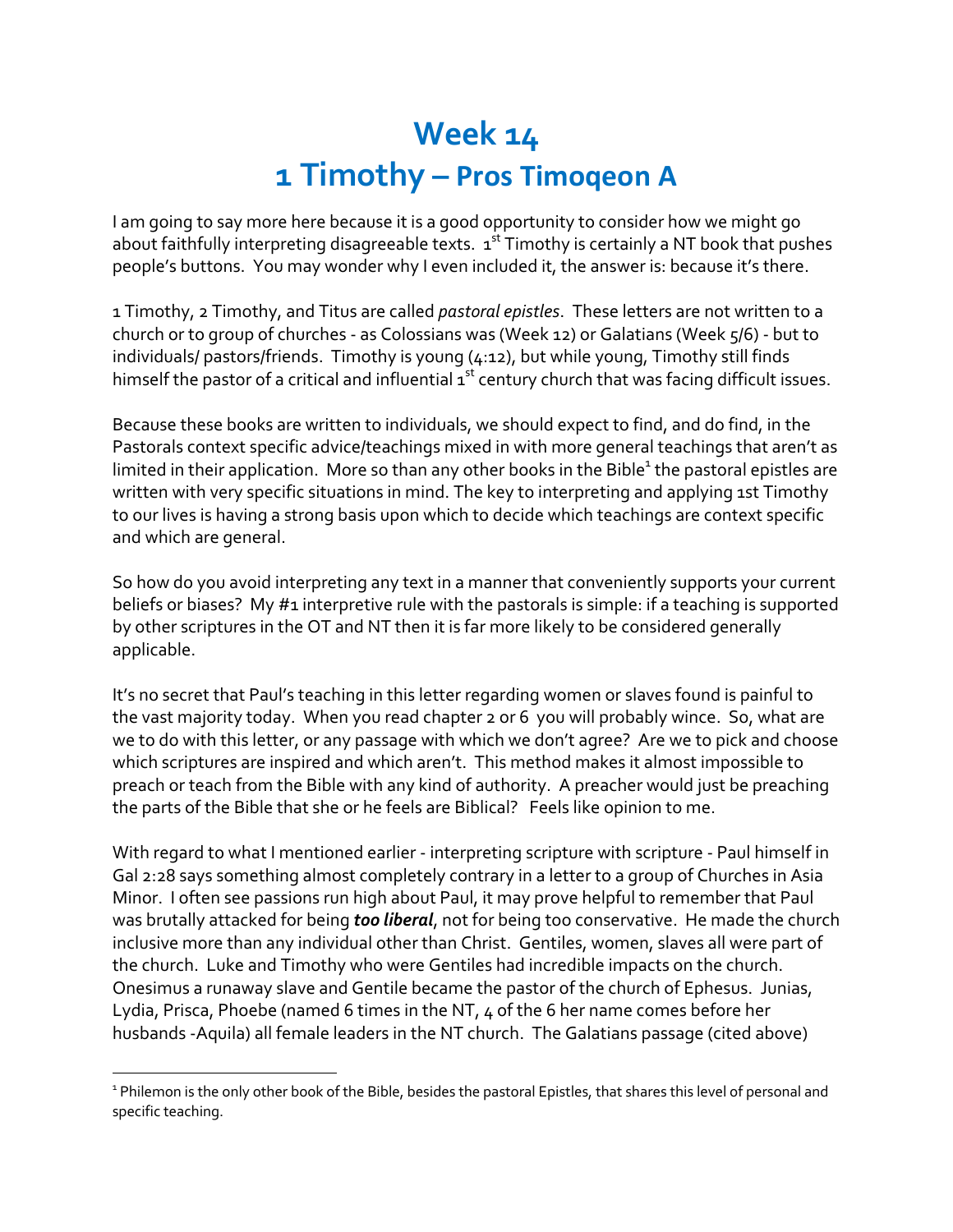was radical stuff until a century and a half ago in America. That one verse I n large part, informs our social ethic today.

Regardless of whether a particular text is context/time bound teaching or universal we can learn from it all. For instance, in chapter 1, Paul is concerned about a particular false teaching and another one in chapter 4 which we may or may not deal with today, but we still encounter teachings that appear contrary to the plain meaning of scripture, or at a minimum not to be informed by the Bible. Or in chapter 3, our list of expectations of leaders may be different, but we still believe leaders should be held to a higher standard. Get your seat belts on and let's go get uncomfortable. Yaa Hoo!

| Sunday, Jan 23 | $1$ Timothy $1$ – on truth<br>For Reflection: There was a time when doctrinal orthodoxy was<br>very important for a pastor, generally speaking it is not now. Paul<br>is concerned about sound doctrine being maintained in the<br>Church Timothy pastors. What beliefs do you care most deeply<br>about? Which beliefs do you hold more loosely? In verse 18, Paul<br>encourages Timothy to fight the good fight. In as much as the life<br>of faith is like a boxing match, how is your good fight going?<br>Lagniappe: 1 Corinthians 9:24-27 |
|----------------|-------------------------------------------------------------------------------------------------------------------------------------------------------------------------------------------------------------------------------------------------------------------------------------------------------------------------------------------------------------------------------------------------------------------------------------------------------------------------------------------------------------------------------------------------|
| Monday, Jan 24 | 1 Timothy 2 - on church behavior (warning this chapter may raise your<br>blood pressure)                                                                                                                                                                                                                                                                                                                                                                                                                                                        |
|                | <b>Fig. Buffered the Florida and Lateral Department Community</b>                                                                                                                                                                                                                                                                                                                                                                                                                                                                               |

**For Reflection:** There are long and lengthy arguments, enumerating reasons for Paul's teaching on women in the church. I try not get involved in that practice, and am content to remember Paul simply lived in a different time.<sup>2</sup> When you have very specific teaching in very particular circumstance shared with very particular individuals it is helpful to ask what can be taken from the passage in question into our times and circumstances. *What attitudes and behaviors would you want to see cultivated (especially in regard to worship) in the church you attend*? It seems Paul wants worship to be prayerful, peaceful, and culturally/morally appropriate.

**Lagniappe:** Colossian 3:17

| Tuesday, Jan 25 | 1 Timothy $3$ – on expectations of leaders                                |
|-----------------|---------------------------------------------------------------------------|
|                 | <b>For Reflection:</b> If you were creating a list of expectations of $a$ |
|                 | leader in the church what would be your top 3 spiritual/moral             |
|                 | expectations?                                                             |
|                 | Lagniappe: James 3:1                                                      |

<sup>&</sup>lt;sup>2</sup> Ironically, in his day, Paul was attacked as a liberal threat to tradition, not as one who was overly conservative. Teachings like Gal 3:28 were radical in his day, radical here in the US 100 years ago.